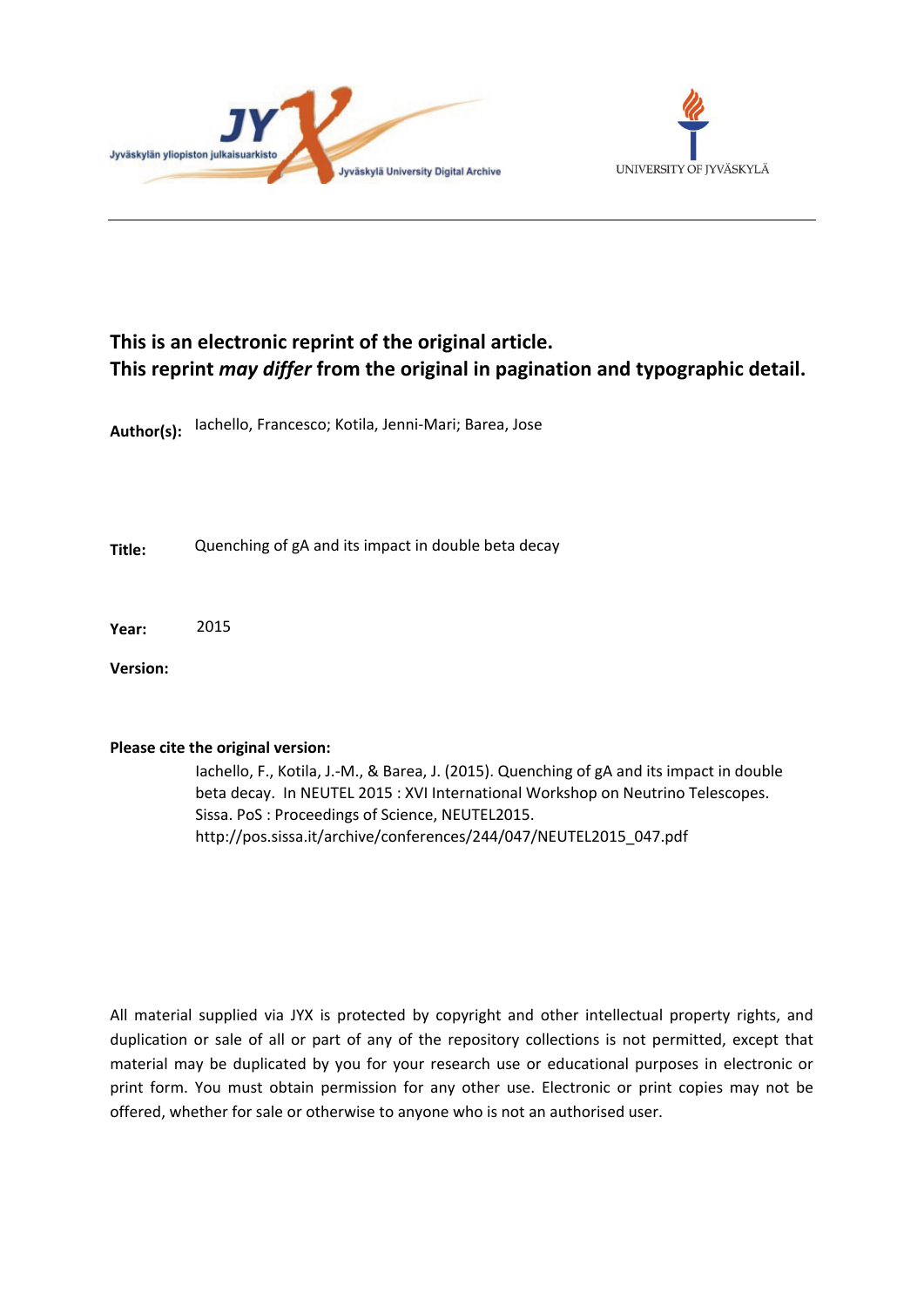# **Quenching of** *g<sup>A</sup>* **and its impact in double beta decay**

### **F. Iachello**<sup>∗</sup>

*Center for Theoretical Physics, Sloane Physics Laboratory, Yale University, New Haven, Connecticut 06520-8120, USA E-mail:* francesco.iachello@yale.edu

#### **J. Barea**

*Departamento de Física, Universidad de Concepción, Casilla 160-C, Concepción 4070386, Chile E-mail:* jbarea@udec.cl

#### **J. Kotila**

*Center for Theoretical Physics, Sloane Physics Laboratory, Yale University, New Haven, Connecticut 06520-8120, USA Department of Physics, University of Jyväskylä, B.O. Box 35, FIN-40014, Jyväskylä, Finland E-mail:* jenni.kotila@yale.edu

The theory of double beta decay is briefly reviewed. The most recent (2015) results for  $0\nu\beta^-\beta^$ nuclear matrix elements in the interacting boson model (IBM-2) with light and heavy neutrino exchange are given for all nuclei of interest from  ${}^{48}Ca$  to  ${}^{238}U$ . The question of quenching of the axial vector coupling constant *g<sup>A</sup>* in nuclei is discussed. Possible additional scenarios, such as Majoron emission, and mechanisms, such as sterile neutrino exchanges, are also discussed.

*XVI International Workshop on Neutrino Telescopes, 2-6 March 2015 Palazzo Franchetti - Istituto Veneto, Venice, Italy*

<sup>∗</sup>Speaker.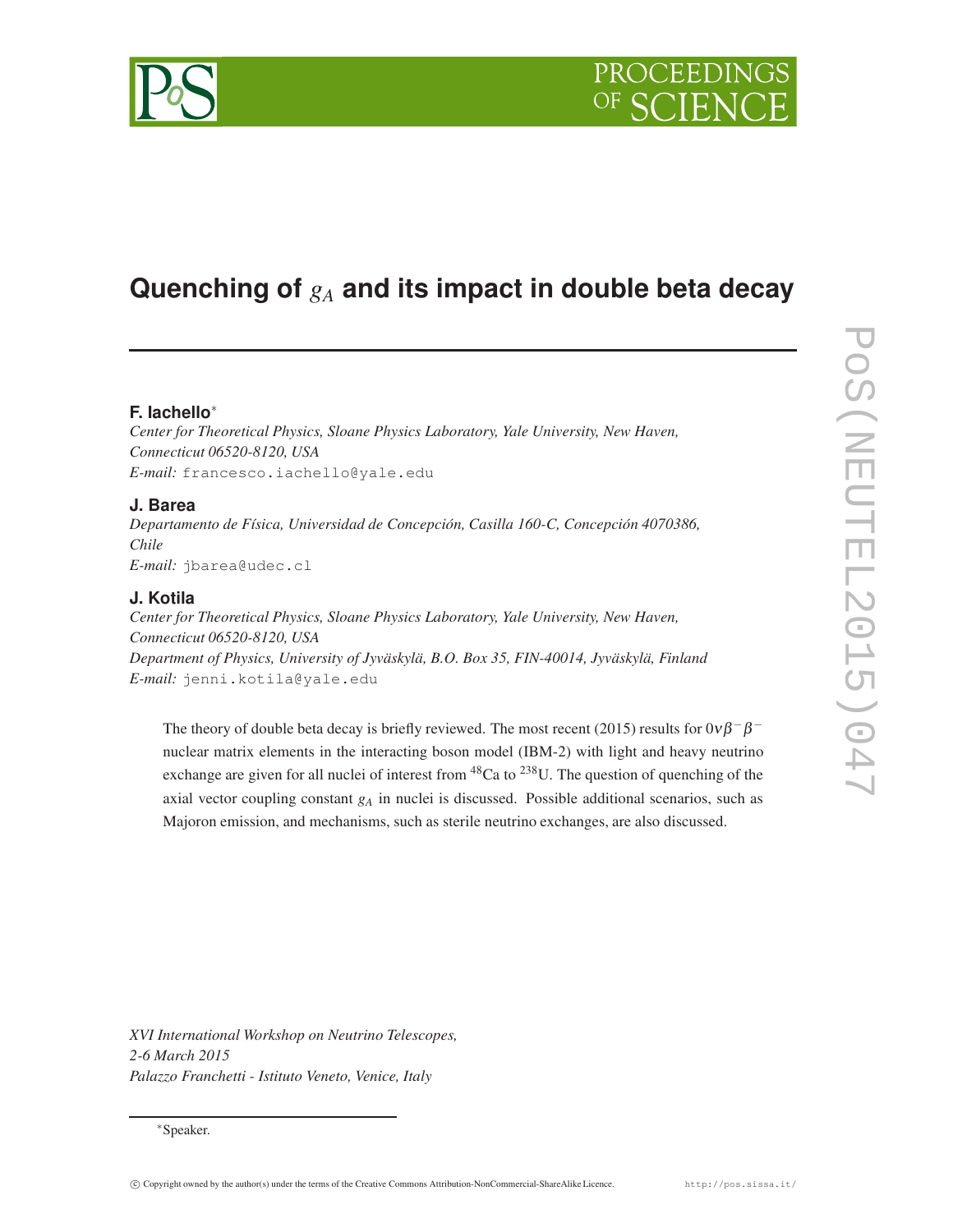#### 1. Introduction

Double beta decay is a process in which a nucleus *X* decays into a nucleus *Y* with emission of two electrons (or positrons) and usually, other light particles

$$
{}_{Z}^{A}X^{N} \rightarrow {}_{Z\pm 2}^{A} Y_{N\mp 2} + 2e^{\mp} + \text{anything.} \tag{1.1}
$$

The half-life for processes not allowed by the standard model,  $0\nu\beta\beta$ , can be written as

$$
[\tau_{1/2}^{0\nu}]^{-1} = G_{0\nu} |M_{0\nu}|^2 |f(m_i, U_{ei})|^2, \qquad (1.2)
$$

where  $G_{0v}$  is a phase space factor (PSF),  $M_{0v}$  the nuclear matrix element (NME) and  $f(m_i, U_{ei})$ contains physics beyond the standard model through the masses  $m_i$  and mixing matrix elements  $U_{ei}$ of neutrino species. For processes allowed by the standard model, the half-life can be, to a good approximation, factorized in the form [1, 2, 3]

$$
\[ \tau_{1/2}^{2\nu} \]^{-1} = G_{2\nu} \, |M_{2\nu}|^2 \,, \tag{1.3}
$$

where  $G_{2v}$  is a PSF and  $M_{2v}$  the NME.

#### 2. Nuclear matrix elements, NME

The nuclear matrix elements, NME, for neutrinoless double beta decay can be written as

$$
M_{0v} = g_A^2 M^{(0v)}, \qquad M^{(0v)} \equiv M_{GT}^{(0v)} - \left(\frac{g_V}{g_A}\right)^2 M_F^{(0v)} + M_T^{(0v)}.
$$
 (2.1)

In the calculation of NME, two scenarios have been mostly considered, (1) emission and reabsorption of light ( $m_{v_{light}} \ll 1 \text{keV}$ ) and (2) emission and re-absorption of heavy ( $m_{v_{heavy}} \gg 1 \text{GeV}$ ) neutrinos.

In scenario 1, light neutrino exchange, the function *f* and the neutrino "potential" are given by

$$
f = \frac{\langle m_v \rangle}{m_e}, \qquad \langle m_v \rangle = \sum_{k = light} (U_{ek})^2 m_k, \qquad v(p) = \frac{2}{\pi} \frac{1}{p(p + \tilde{A})}
$$
(2.2)

with  $\tilde{A}$ =closure energy=  $1.12A^{1/2}$ (MeV). In the last few years atmospheric, solar, reactor, and accelerator neutrino oscillation experiments have provided information on light neutrino mass differences and their mixings. The average light neutrino mass can be written as [4]

$$
\langle m_{\nu} \rangle = \left| c_{13}^2 c_{12}^2 m_1 + c_{13}^2 s_{12}^2 m_2 e^{i\varphi_2} + s_{13}^2 m_3 e^{i\varphi_3} \right|,
$$
  
\n
$$
c_{ij} = \cos \vartheta_{ij}, \quad s_{ij} = \sin \vartheta_{ij}, \quad \varphi_{2,3} = [0, 2\pi],
$$
  
\n
$$
\left( m_1^2, m_2^2, m_3^2 \right) = \frac{m_1^2 + m_2^2}{2} + \left( -\frac{\delta m^2}{2}, +\frac{\delta m^2}{2}, \pm \Delta m^2 \right).
$$
 (2.3)

The solution with +∆*m* <sup>2</sup> denotes the normal hierarchy, while that with −∆*m* <sup>2</sup> denotes the inverted hierarchy. A fit to the oscillation experiments gives

$$
\sin^2 \theta_{12} = 0.312, \quad \sin^2 \theta_{13} = 0.016, \quad \sin^2 \theta_{23} = 0.466
$$
  

$$
\delta m^2 = 7.67 \times 10^{-5} \text{ eV}^2, \quad \Delta m^2 = 2.39 \times 10^{-3} \text{ eV}^2
$$
 (2.4)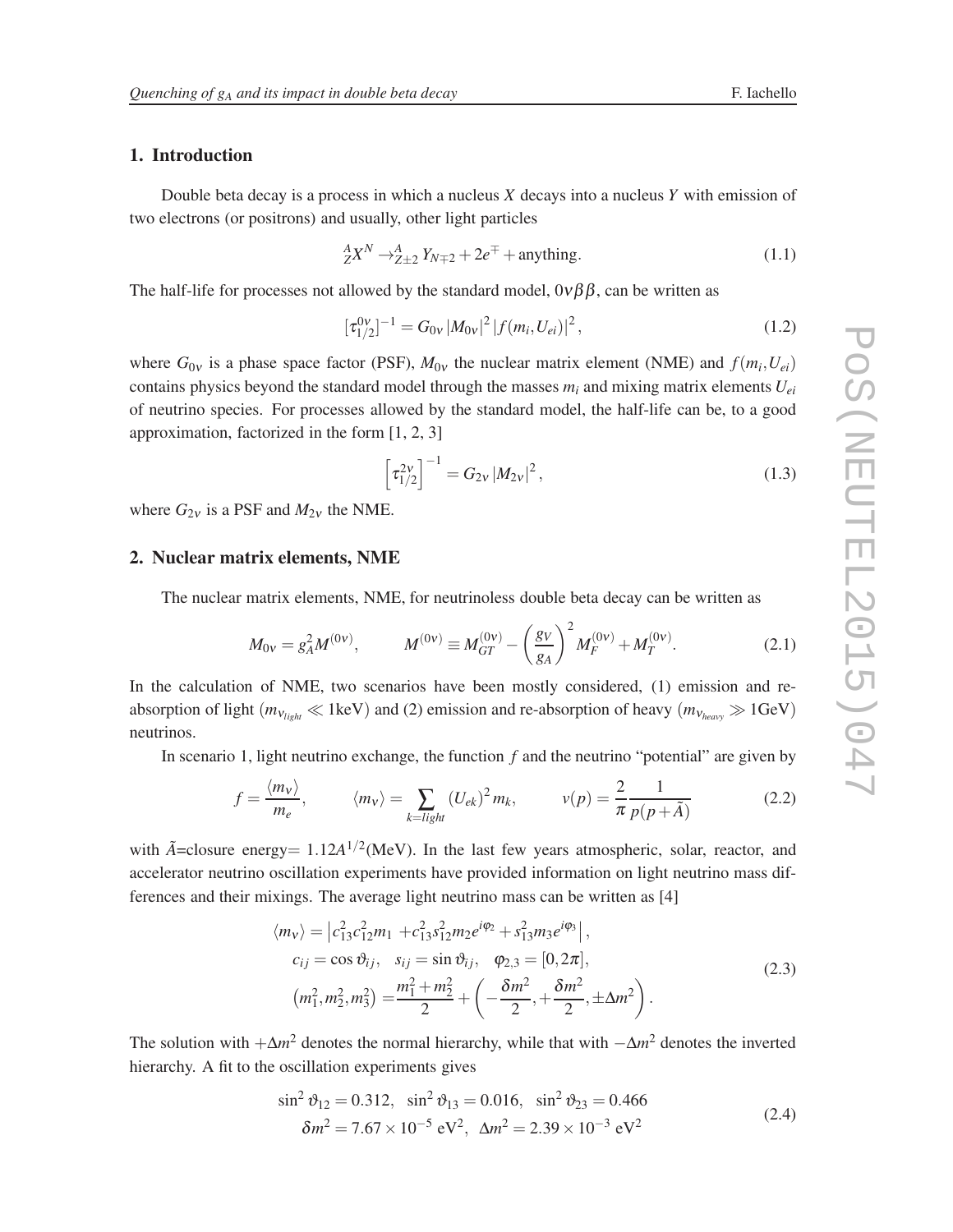A recent result from Daya Bay, gives  $\sin^2 \theta_{13} = 0.024 \pm 0.005$ , which slightly modifies the fit. Variation of the phases  $\varphi_2$  and  $\varphi_3$  from 0 to  $2\pi$  gives the values of  $\langle m_v \rangle$  consistent with oscillation experiments (constraints on the neutrino masses), in the so-called Vissani-plot.

In scenario 2, heavy neutrino exchange, the function f and the neutrino "potential" are given by

$$
f = m_p \langle m_{v_h}^{-1} \rangle, \qquad \langle m_{v_h}^{-1} \rangle = \sum_{k = heavy} (U_{ek_h})^2 \frac{1}{m_{k_h}}, \qquad v(p) = \frac{2}{\pi} \frac{1}{m_p m_e}.
$$
 (2.5)

Constraints on the average inverse heavy neutrino mass are model dependent. Tello *et al.* [5] have recently worked out constraints from lepton flavor violating processes and LHC experiments. In this model

$$
f \equiv \eta = \frac{M_W^4}{M_{WR}^4} \sum_{k = heavy} (V_{ek_h})^2 \frac{m_p}{m_{k_h}} \equiv \frac{M_W^4}{M_{WR}^4} \frac{m_p}{\langle m_{\nu_h} \rangle},
$$
(2.6)

where  $M_W$  is the mass of the *W*-boson,  $M_W = (80.41 \pm 0.10)$  GeV,  $M_{WR}$  is the mass of an hypothetical *W* right boson,  $M_{WR} = 1.75$ TeV. The value of  $\eta$  is called lepton violating parameter. Constraints on  $\eta$  can be then converted into constraints on the average heavy neutrino mass as

$$
\langle m_{v_h} \rangle = m_p \left( \frac{M_W}{M_{WR}} \right)^4 \frac{1}{\eta}.
$$
 (2.7)

#### 2.1 Results

Several methods have been used to evaluate  $M_{0v}$ , including the quasiparticle random phase approximation, QRPA, in the two versions QRPA-Tü [6] and QRPA-Jy [7], the shell model, ISM, [8], and the density functional theory, DFT, [9], and others. The most recent results for IBM-2, QRPA-Tü, and ISM are shown in Fig. 1 for light neutrino exchange and in Fig. 2 for heavy neutrino exchange, and for  $g_A = 1.269$ . The IBM-2 results are given in Table I, together with the estimated error.

æ æ æ æ  $\bullet$ æ æ æ æ æ æ ŏ æ æ Gd æ Pt æ æ à à à à à à à à à ì  $\bullet$   $\bullet$   $\bullet$   $\bullet$ **้∙** ì Ca Se Zr Cd Sn Te Te Xe Nd <sub>Ng</sub>S<sub>m</sub> Th U  $\frac{0}{20}$  40 60 80 100 120 140 1  $\mathcal{D}_{\mathcal{L}}$ 3 4 5 Neutron number  $M^{(0)}$ 

**Figure 1:** Most recent IBM-2 results [3] for  $0\nu\beta^{-}\beta^{-}$  decay compared with QRPA-Tü [6] and the ISM [8].



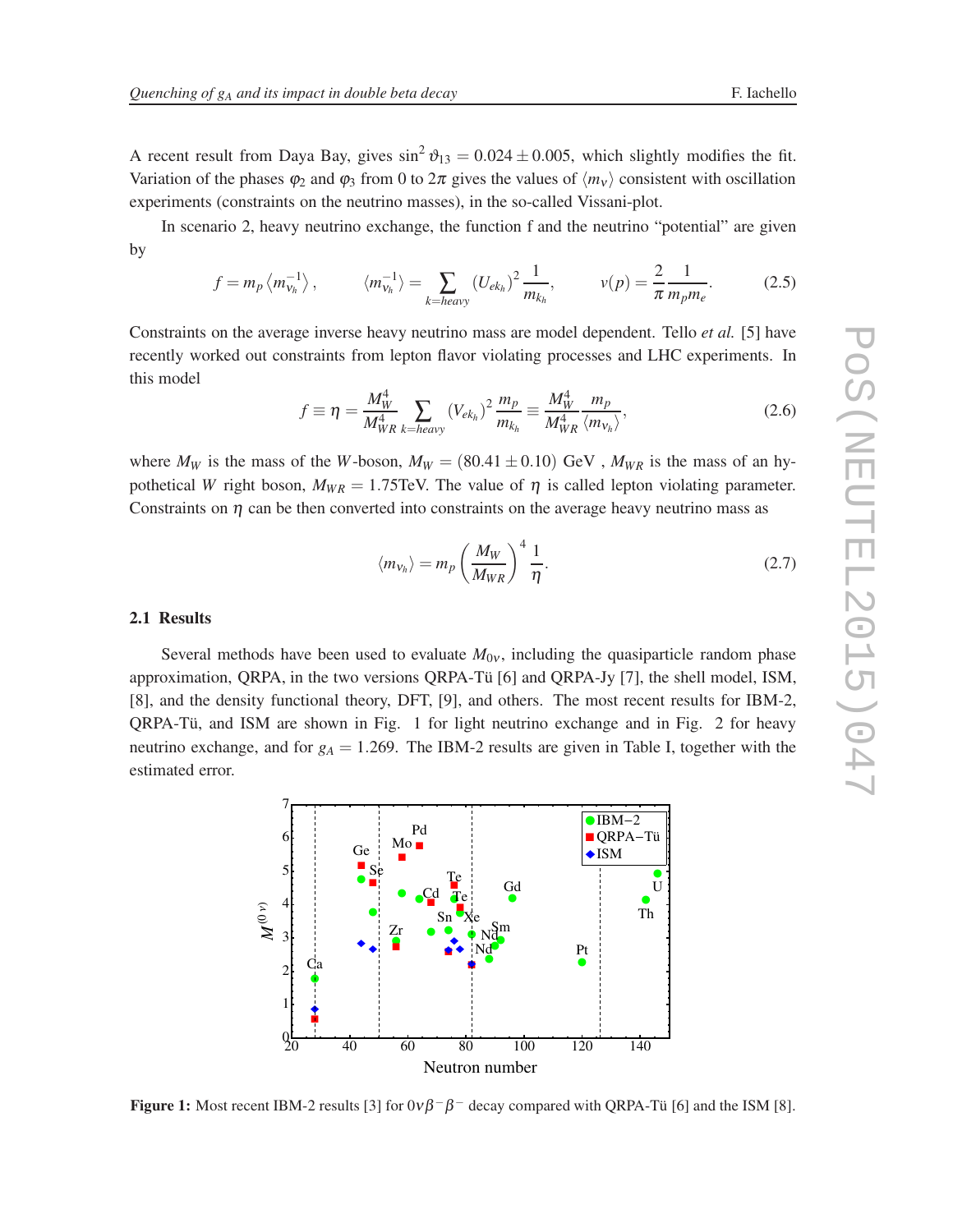

**Figure 2:** Most recent IBM-2 results [3] for  $0v_h\beta^{-}\beta^{-}$  decay compared with QRPA-Tü [6] and the ISM [8, 10].

#### 3. Phase space factors, PSF

PSF for  $0\nu\beta\beta$  and  $2\nu\beta\beta$  decays have been recently recalculated [11] with exact Dirac electron wave functions and including screening by the electron cloud. These new PSF are available from jenni.kotila@yale.edu and are on the webpage nucleartheory.yale.edu.

#### 4. Half-lives and limits on neutrino masses

By combining the nuclear matrix elements and phase space factors one can calculate the expected half-lives and, from those, set some limits on the neutrino masses. These are given in Table II for light neutrino exchange and in Table III for heavy neutrino exchange. The limits  $\langle m_v \rangle$  are also shown in the Vissani plot of Fig. 3.

The current best limits on the neutrino mass from  $0\nu\beta^{-}\beta^{-}$  with  $g_A = 1.269$ , IBM-2 NME, and KI PSF are, for light neutrino exchange,  $m<sub>v</sub> < 0.20$ eV (EXO/KamLAND-Zen), and for heavy neutrino exchange, in the model of Tello *et al.*,  $m_{v_h} > 257 \text{GeV} (1.75/M_{WR})^4$  (EXO/KamLAND-Zen). It is clear from Fig. 3 that even with  $g_A = 1.269$ , exploration of the inverted region requires > 1ton experiments, and exploration of the normal region ≫ 1ton experiments.

#### 5. Quenching of *g<sup>A</sup>*

Results in Sect. 2.1 have been obtained with  $g_A = 1.269$ . It is well-known from single β−decay/*EC* [12, 13] and from 2νββ-decay that *g<sup>A</sup>* is renormalized in models of nuclei. There are two reasons for the renormalization: (i) The omission of non-nucleonic degrees of freedom  $(\Delta, N^*,...)$  and (ii) the limitation of the space in which calculation is done. The first of these reasons gives rise to a quenching of *g<sup>A</sup>* which is independent of mass number, *A*. The second gives rise to a quenching of *g<sup>A</sup>* that depends on *A* and is model dependent. The larger *A*, the larger the quenching.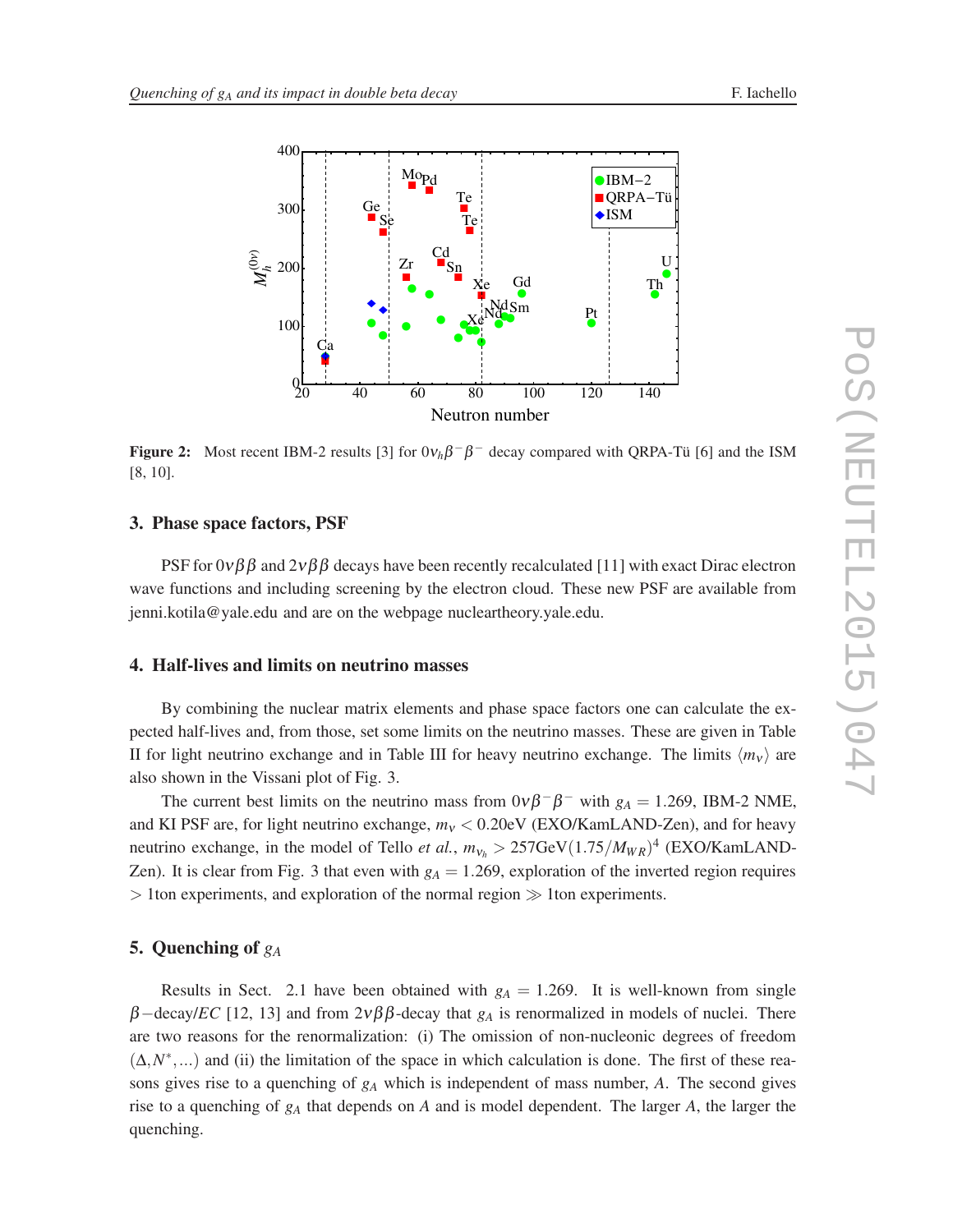| Decay                 | Light neutrino exchange | Heavy neutrino exchange |
|-----------------------|-------------------------|-------------------------|
| $^{48}\mathrm{Ca}$    | 1.75(28)                | 47(13)                  |
| $^{76}$ Ge            | 4.68(75)                | 104(29)                 |
| ${}^{82}Se$           | 3.73(60)                | 83(23)                  |
| 96Zr                  | 2.83(45)                | 99(28)                  |
| $^{100}\rm{Mo}$       | 4.22(68)                | 164(46)                 |
| ${}^{110}\mathrm{Pd}$ | 4.05(65)                | 154(43)                 |
| $116$ Cd              | 3.10(50)                | 110(31)                 |
| $^{124}Sn$            | 3.19(51)                | 79(22)                  |
| $128$ Te              | 4.10(66)                | 101(28)                 |
| $^{130}$ Te $\,$      | 3.70(59)                | 92(26)                  |
| $134$ Xe              | 4.05(65)                | 91(26)                  |
| 136Xe                 | 3.05(59)                | 73(20)                  |
| ${}^{148}\mathrm{Nd}$ | 2.31(37)                | 103(29)                 |
| $^{150}\rm{Nd}$       | 2.67(43)                | 116(32)                 |
| $154$ Sm              | 2.82(45)                | 113(32)                 |
| ${}^{160}\mathrm{Gd}$ | 4.08(65)                | 155(43)                 |
| 198Pt                 | 2.19(35)                | 104(29)                 |
| 232Th                 | 4.04(65)                | 159(45)                 |
| $238$ U               | 4.81(77)                | 189(53)                 |

| j                        |
|--------------------------|
| I                        |
|                          |
|                          |
|                          |
|                          |
|                          |
| 1                        |
|                          |
|                          |
|                          |
| $\overline{\phantom{0}}$ |
| J<br>٦                   |
|                          |
| Ξ<br>١                   |
| I                        |
|                          |

 $\overline{a}$ 

**Table 1:** Most recent IBM-2 matrix elements  $M^{(0\nu)}$  with error estimate [3].

For each model (ISM/QRPA/IBM-2) one can define effective  $g_{A,eff}$  by writing

$$
M_{\beta/EC}^{eff} = \left(\frac{g_{A,eff}}{g_A}\right) M_{\beta/EC}
$$
  

$$
M_{2v}^{eff} = \left(\frac{g_{A,eff}}{g_A}\right)^2 M_{2v}
$$
 (5.1)

The value of  $g_{A,eff}$  in each nucleus can be obtained by comparing the calculated and measured half-lives for  $\beta/EC$  and for  $2\nu\beta\beta$ . By comparing the values of  $\left|M_{2\nu}^{eff}\right|$ those of  $|M_{2v}|$  given in Table XII of [3], one can extract the values of  $g_{A,eff}$  for IBM-2 shown  $\begin{bmatrix} \frac{eff}{2v} \\ \frac{1}{2v} \end{bmatrix}$  compiled in [11] with in Fig. 4. In this figure, the values of  $g_{A,eff}$  for the ISM are also shown. They are obtained by comparing the experimental values  $M_{2v}^{eff}$ a massive renormalization to  $g_{A,eff} \sim 0.6 - 0.5$  for IBM-2 and to  $g_{A,eff} \sim 0.8 - 0.7$  for ISM.  $\begin{bmatrix} 2v \\ 2v \end{bmatrix}$  with the calculated values [10]. Both results show The overall trend can be parametrized to  $g_{A,eff}^{IBM-2} = 1.269A^{-0.18}$ ,  $g_{A,eff}^{ISM} = 1.269A^{-0.12}$ . Values of  $g_{A,eff}$  have been extracted from single  $\beta/EC$  in QRPA-Jy very recently [14] with results  $g_{A,eff}$  ∼  $0.8-0.4$ , and in QRPA-Tü a few years ago [15] with result ~ 0.7.

The axial vector coupling constant, *gA*, appears to the second power in the NME

$$
M_{2v} = g_A^2 M^{(2v)},
$$
  
\n
$$
M_{0v} = g_A^2 M^{(0v)},
$$
  
\n
$$
M^{(0v)} = M_{GT}^{(0v)} - \left(\frac{g_V}{g_A}\right)^2 M_F^{(0v)} + M_T(0v)
$$
\n(5.2)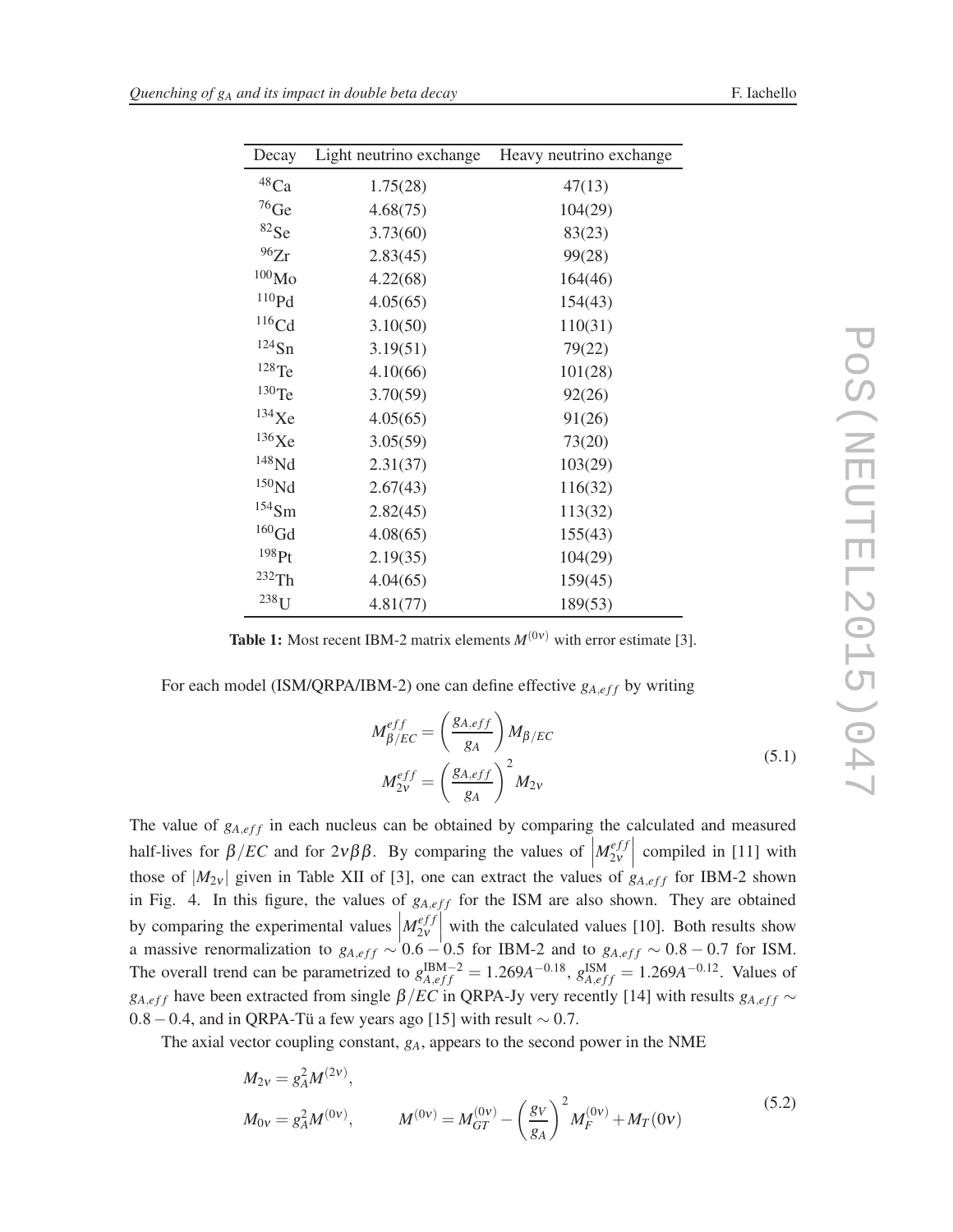| Decay                                             | $\tau_{1/2}^{0\nu}(10^{24} \text{yr})$ | $\overline{\tau_{1/2,exp}^{0\nu}(\mathrm{yr})}$ | $\langle m_{V} \rangle$ (eV) |
|---------------------------------------------------|----------------------------------------|-------------------------------------------------|------------------------------|
| ${}^{48}Ca \rightarrow {}^{48}Ti$                 | 1.33                                   | $> 5.8 \times 10^{22}$                          | < 4.8                        |
| $^{76}$ Ge $\rightarrow$ <sup>76</sup> Se         | 1.95                                   | $> 1.9 \times 10^{25}$                          | < 0.32                       |
|                                                   |                                        | $1.2 \times 10^{25}$                            | 0.40                         |
|                                                   |                                        | $> 1.6 \times 10^{25}$                          | < 0.35                       |
|                                                   |                                        | $>$ 2.1 $\times$ 10 <sup>25</sup>               | < 0.30                       |
| ${}^{82}Se \rightarrow {}^{82}Kr$                 | 0.71                                   | $>$ 3.6 $\times$ 10 <sup>23</sup>               | < 1.4                        |
| $96Zr \rightarrow 96Mo$                           | 0.61                                   | $> 9.2 \times 10^{21}$                          | < 8.1                        |
| $100M_0 \rightarrow 100Ru$                        | 0.36                                   | $> 1.1 \times 10^{24}$                          | < 0.57                       |
| $^{110}Pd \rightarrow ^{110}Cd$                   | 1.27                                   |                                                 |                              |
| $^{116}Cd \rightarrow ^{116}Sn$                   | 0.63                                   | $> 1.7 \times 10^{23}$                          | < 1.9                        |
| $124$ Sn $\rightarrow$ $124$ Te                   | 1.09                                   |                                                 |                              |
| $^{128}$ Te $\rightarrow$ $^{128}$ Xe             | 10.19                                  | $> 1.5 \times 10^{24}$                          | < 2.6                        |
| $^{130}$ Te $\rightarrow$ $^{130}$ Xe             | 0.52                                   | $>$ 2.8 $\times$ 10 <sup>24</sup>               | < 0.43                       |
| $134$ Xe $\rightarrow$ $124$ Ba                   | 10.23                                  |                                                 |                              |
| $^{136}\text{Xe} \rightarrow ^{136}\text{Ba}$     | 0.74                                   | $> 1.9 \times 10^{25}$                          | < 0.20                       |
|                                                   |                                        | $> 1.1 \times 10^{25}$                          | < 0.22                       |
| $^{148}\text{Nd}\rightarrow ^{148}\text{Sm}$      | 1.87                                   |                                                 |                              |
| $^{150}\text{Nd}\rightarrow ^{150}\text{Sm}$      | 0.22                                   | $> 1.8 \times 10^{22}$                          | < 3.5                        |
| $154$ Sm $\rightarrow$ $154$ Gd                   | 4.19                                   |                                                 |                              |
| ${}^{160}\text{Gd} \rightarrow {}^{160}\text{Dy}$ | 0.63                                   |                                                 |                              |
| $^{198}$ Pt $\rightarrow$ $^{198}$ Hg             | 2.77                                   |                                                 |                              |
| $^{232}Th \rightarrow ^{232}IJ$                   | 0.44                                   |                                                 |                              |
| $^{238}$ U $\rightarrow$ $^{238}$ Pu              | 0.13                                   |                                                 |                              |

Table 2: Left: Calculated half-lives in IBM-2 Argonne SRC for neutrinoless double- $\beta$  decay for  $\langle m_v \rangle$  = 1 eV and *g<sup>A</sup>* = 1.269 [3]. Right: Upper limit on neutrino mass from current experimental limit from a compilation of Barabash [16]. The value reported by Klapdor-Kleingrothaus *et al.* [17], IGEX collaboration [18], and the recent limits from KamLAND-Zen [19], EXO [20], and GERDA [21] are also included.

and hence to the fourth power in the half-life. Therefore if  $g_A$  is renormalized in  $0\nu\beta\beta$  as much as in  $2\nu\beta\beta$  the results of Sect. 4 should be multiplied by a factor of 6-34 to have realistic estimates of the expected half-lives, as discussed also in Refs. [22, 23].

In conclusion, three possible scenarios for *g<sup>A</sup>* are:

$$
g_A = 1.269
$$
 (free value)  
\n
$$
g_A = 1
$$
 (quark value) (5.3)  
\n
$$
g_A = 1.269A^{-0.18}
$$
 (maximal quenching)

Correspondingly, there will be three possible limits on neutrino masses [23], as shown in Fig. 5 for EXO in <sup>136</sup>Xe decay. In the worst case scenario,  $g_A \sim 0.5$  it would be impossible to reach, in the foreseeable future, even the inverted region.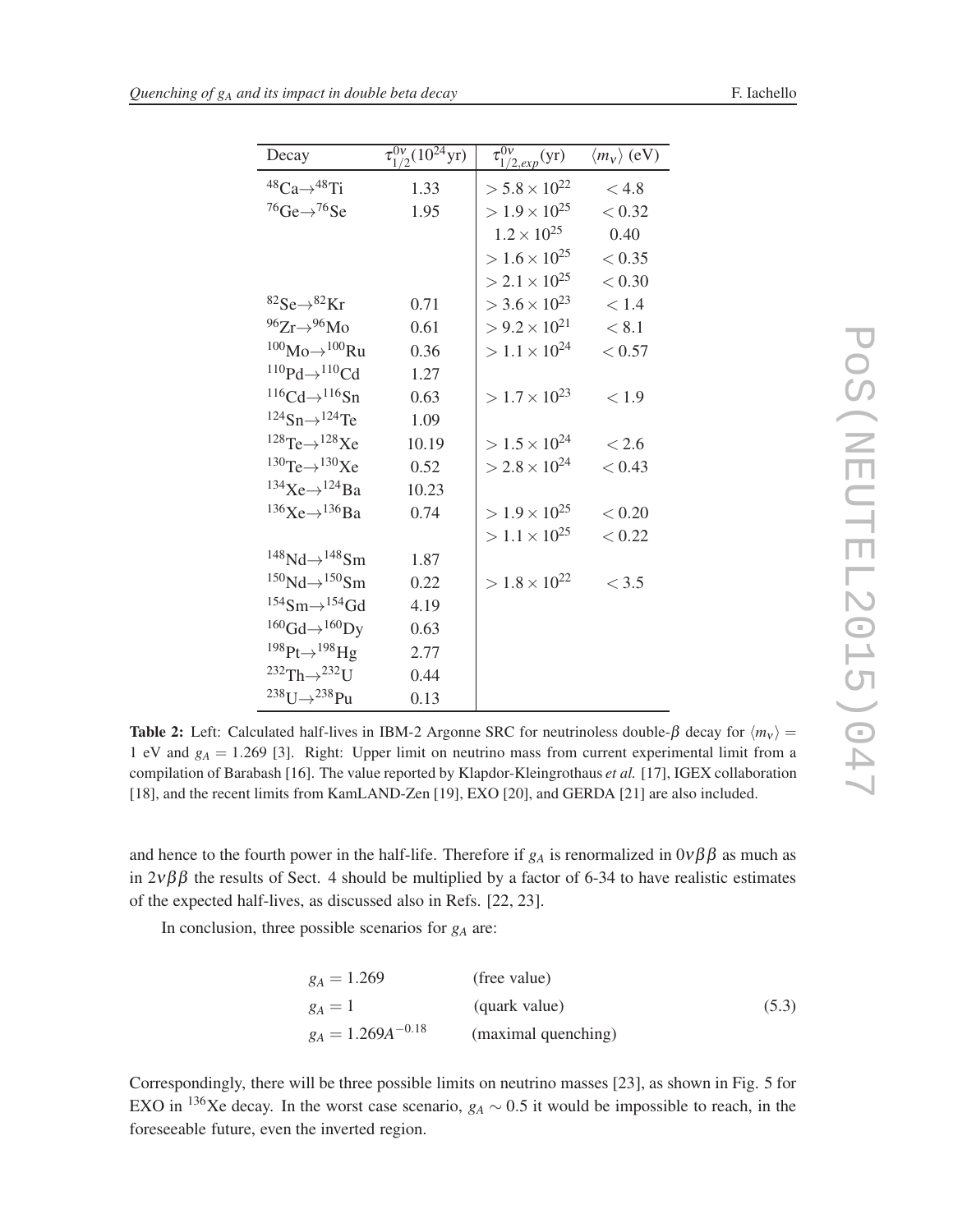| Decay                                             | $\tau_{1/2}^{0v_h}(10^{24}yr)$ | $\overline{\tau_{1/2,exp}^{0v_h}(\mathrm{yr})}$ | $ \eta  (10^{-6})$ | $\langle m_{v_h} \rangle$ (GeV) |
|---------------------------------------------------|--------------------------------|-------------------------------------------------|--------------------|---------------------------------|
| ${}^{48}Ca \rightarrow {}^{48}Ti$                 | 0.72                           | $> 5.8 \times 10^{22}$                          | < 0.36             | >11.9                           |
| $^{76}$ Ge $\rightarrow ^{76}$ Se                 | 1.51                           | $> 1.9 \times 10^{25}$                          | < 0.028            | >148                            |
|                                                   |                                | $1.2 \times 10^{25}$                            | 0.035              | 118                             |
|                                                   |                                | $> 1.6 \times 10^{25}$                          | < 0.031            | >136                            |
|                                                   |                                | $>$ 2.1 $\times$ 10 <sup>25</sup>               | < 0.027            | 156                             |
| ${}^{82}Se \rightarrow {}^{82}Kr$                 | 0.55                           | $>$ 3.6 $\times$ 10 <sup>23</sup>               | < 0.12             | $>34$                           |
| $96Zr \rightarrow 96Mo$                           | 0.19                           | $> 9.2 \times 10^{21}$                          | < 0.46             | >9.15                           |
| $100$ Mo $\rightarrow$ $100$ Ru                   | 0.09                           | $> 1.1 \times 10^{24}$                          | < 0.028            | >146                            |
| ${}^{110}\text{Pd}{\rightarrow}{}^{110}\text{Cd}$ | 0.33                           |                                                 |                    |                                 |
| ${}^{116}Cd \rightarrow {}^{116}Sn$               | 0.19                           | $> 1.7 \times 10^{23}$                          | < 0.11             | >39.5                           |
| $124$ Sn $\rightarrow$ $124$ Te                   | 0.67                           |                                                 |                    |                                 |
| $128$ Te $\rightarrow$ $128$ Xe                   | 6.43                           | $> 1.5 \times 10^{24}$                          | < 0.21             | >20.2                           |
| $^{130}$ Te $\rightarrow$ $^{130}$ Xe             | 0.32                           | $>$ 2.8 $\times$ 10 <sup>24</sup>               | < 0.034            | >123                            |
| $134$ Xe $\rightarrow$ $134$ Ba                   | 8.57                           |                                                 |                    |                                 |
| $136\times e \rightarrow 136\times e$             | 0.50                           | $> 1.9 \times 10^{25}$                          | < 0.016            | >257                            |
|                                                   |                                | $> 1.1 \times 10^{25}$                          | < 0.018            | >236                            |
| $148$ Nd $\rightarrow$ $148$ Sm                   | 0.36                           |                                                 |                    |                                 |
| $150\text{Nd} \rightarrow 150\text{Sm}$           | 0.05                           | $> 1.8 \times 10^{22}$                          | < 0.16             | >26.3                           |
| $154$ Sm $\rightarrow$ $154$ Gd                   | 1.00                           |                                                 |                    |                                 |
| ${}^{160}\text{Gd} \rightarrow {}^{160}\text{Dy}$ | 0.17                           |                                                 |                    |                                 |
| $^{198}$ Pt $\rightarrow$ $^{198}$ Hg             | 0.48                           |                                                 |                    |                                 |
| $^{232}Th \rightarrow ^{232}U$                    | 0.11                           |                                                 |                    |                                 |
| $^{238}$ U $\rightarrow$ $^{238}$ Pu              | 0.03                           |                                                 |                    |                                 |

Table 3: Left: Calculated half-lives for neutrinoless double- $\beta$  decay with exchange of heavy neutrinos for  $\eta = 1 \times 10^{-7}$  and  $g_A = 1.269$  [3]. Right: Upper limits of  $|\eta|$  and lower limits of heavy neutrino mass (see text for details) from current experimental limit from a compilation of Barabash [16]. The value reported by Klapdor-Kleingrothaus *et al.* [17], IGEX collaboration [18], and the recent limit from KamLAND-Zen [19], EXO [20], and GERDA [21] are also included.

#### 6. Other scenarios: Sterile neutrino exchange

Possibilities to escape the negative conclusion of Sect. 5 are: (1) Neutrino masses are degenerate and large. This possibility will be in tension with the cosmological bound on the sum of the neutrino masses [24]

$$
\sum_{i} m_i \le 0.230 \text{eV} \tag{6.1}
$$

(2) Both mechanism, light and heavy exchange, contribute simultaneously, are of the same order of magnitude, and interfere constructively

$$
[\tau_{1/2}^{0\nu}]^{-1} = G_{0\nu} \left| M_{0\nu} \frac{\langle m_{\nu} \rangle}{m_e} + M_{0\nu_h} \frac{m_p}{\langle m_{\nu_h} \rangle} \right|^2.
$$
 (6.2)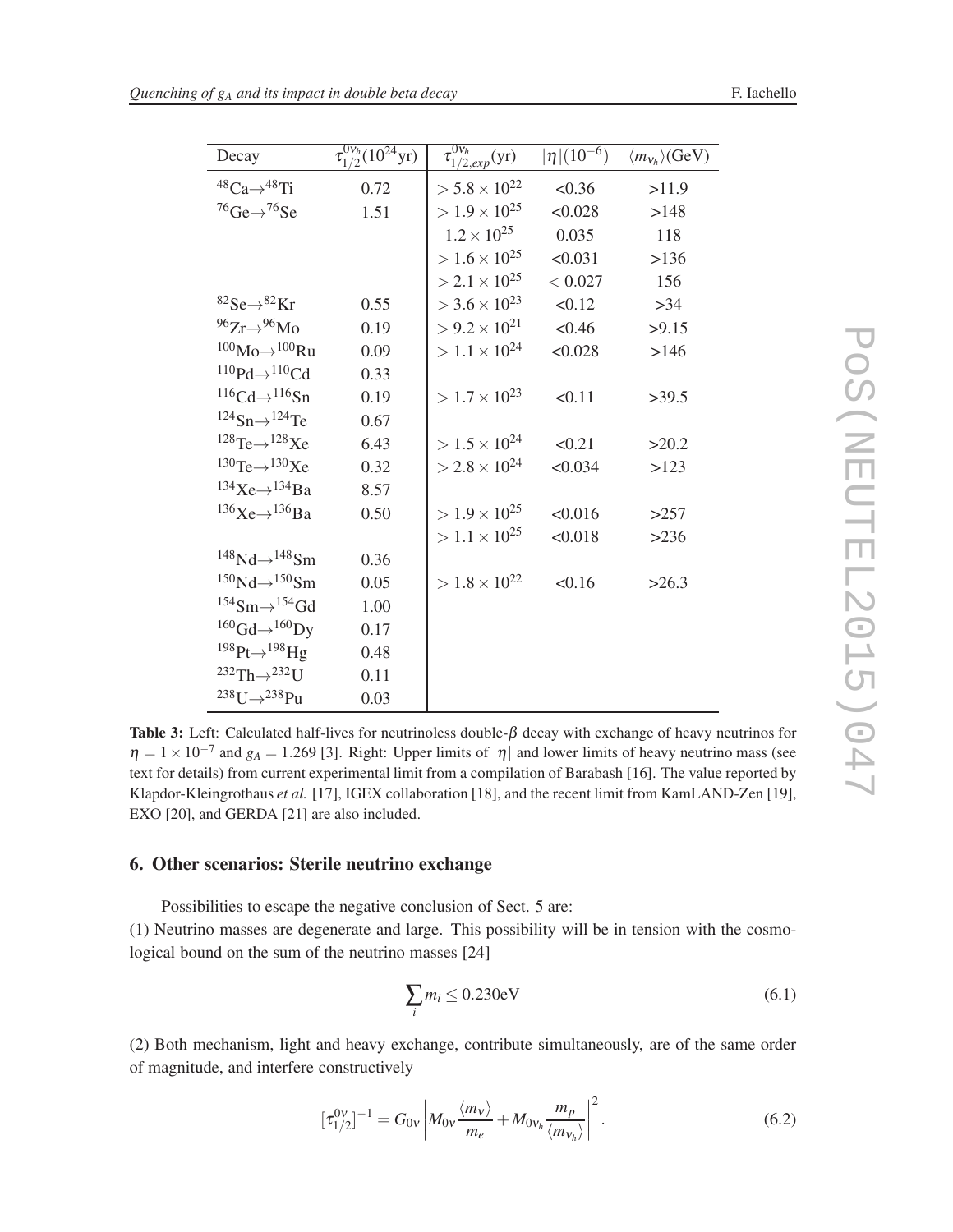

Figure 3: Current limits to  $\langle m_{\nu} \rangle$  from CUORICINO [25], IGEX [18], NEMO-3 [26], KamLAND-Zen [19], EXO [20], and GERDA [21], and most recent IBM-2 Argonne SRC nuclear matrix elements and *g<sup>A</sup>* = 1.269 [3]. The value of Ref. [17] is shown by *X*. The figure is in logarithmic scale.



**Figure 4:** Value of  $g_{A,eff}$  extracted from experiment for IBM-2 and ISM.

This possibility requires a fine tuning which is quite unlikely.

(3) Other scenarios (Majoron emission, ...) and new mechanisms (sterile neutrino exchange,...) must be considered [27].

For the scenario 3, Majoron emission,  $0\nu\beta\beta\phi$  decay suggested in [28], the inverse half-life is given by

$$
\[ \tau_{1/2}^{0\nu\beta\beta\phi} \]^{-1} = G_{0\nu\phi} \, |M_{0\nu}|^2 \, |\langle g \rangle|^2 \,, \tag{6.3}
$$

where  $g$  is the effective Majoron coupling constant. The NME for this scenario are the same as for 1 and 2. The PSF have been recalculated recently [29]. The best limit with IBM-2, KBI PSF, and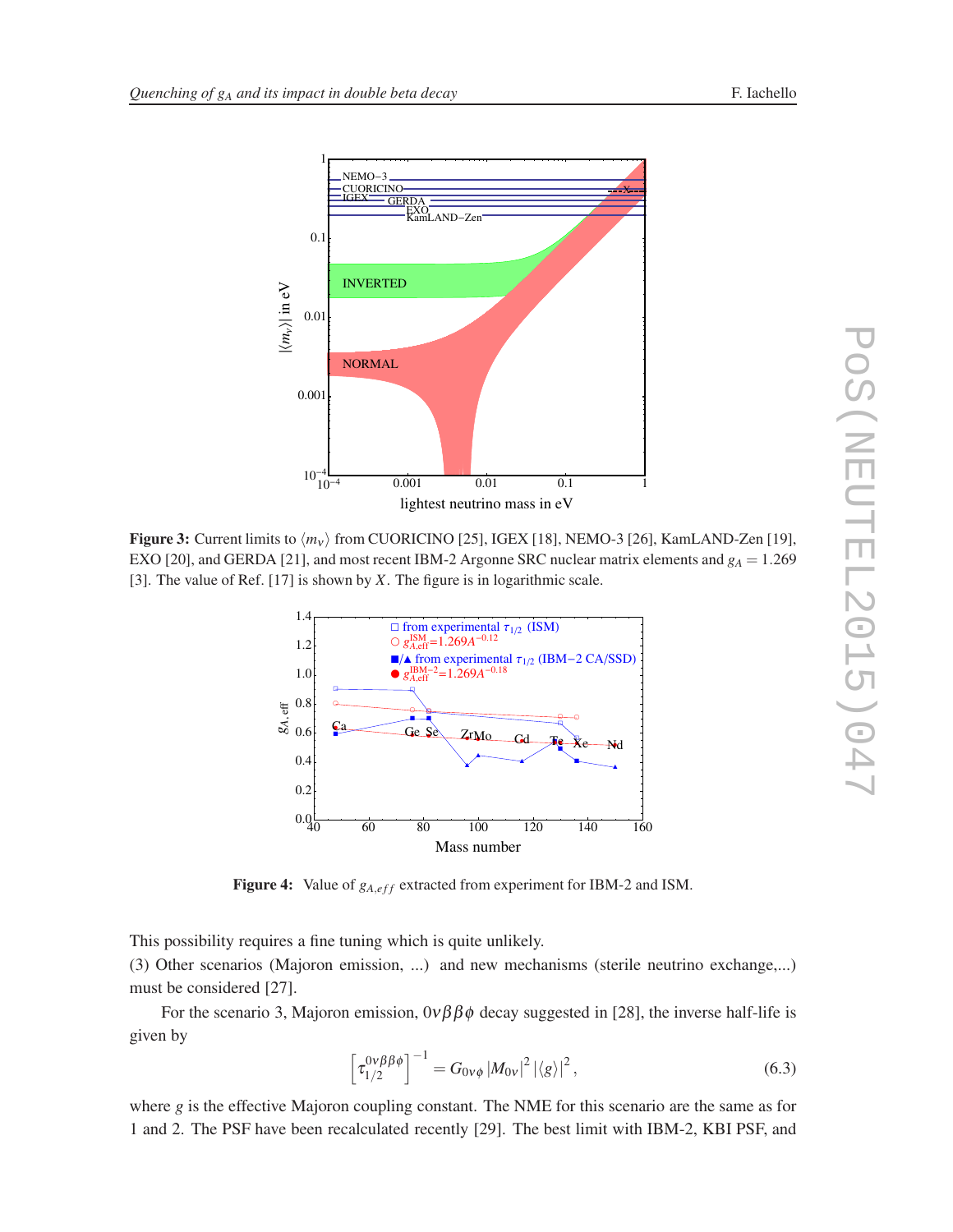

**Figure 5:** Current limits to  $\langle m_v \rangle$  from EXO [20] and most recent IBM-2 Argonne SRC nuclear matrix elements [3] and with different values  $g_A = 1.269$ ,  $g_A = 1$  and  $g_A = 0.5$ . The figure is in logarithmic scale.

 $g_A = 1.269$ , is from (EXO/KamLAND-Zen)

$$
\langle g \rangle^2 = 6.2 \times 10^{-5}.
$$
\n
$$
(6.4)
$$

Another scenario, currently being extensively discussed, is the mixing of additional "sterile" neutrinos. The NME for sterile neutrinos of arbitrary mass can be calculated using a transition operator in scenarios 1 and 2 but with

$$
f = \frac{m_{VI}}{m_e}, \qquad v(p) = \frac{2}{\pi} \frac{1}{\sqrt{p^2 + m_{VI}^2} \left(\sqrt{p^2 + m_{VI}^2} + \tilde{A}\right)},
$$
(6.5)

where  $m_{VI}$  is the mass of the sterile neutrino. The PSF for this scenario is the same as for scenarios 1 and 2. IBM-2 NME have just been calculated [33]. Several types of sterile neutrinos have been suggested. (a )Scenario 4a: Light sterile neutrinos with masses  $m_{VI} \sim 1$ eV. These neutrinos account for the reactor anomaly in oscillation experiments and for the Ga anomaly, as suggested in [30].(b) Scenario 4b: Heavy sterile neutrinos with masses  $m_{VI} \gg 1$ eV. Possible values of sterile neutrino masses in the keV-GeV range have been suggested in [31, 32]. Limits on sterile neutrino contributions obtained from double beta decay are being calculated at the present time and will be presented in a forthcoming publication.

#### Acknowledgments

This work was supported in part by US Department of Energy (Grant No. DE-FG-02-91ER-40608), Chilean Ministry of Education (Fondecyt Grant No. 1150564), Academy of Finland (Project 266437), and by the facilities and staff of the Yale University Faculty of Arts and Sciences High Performance Computing Center.